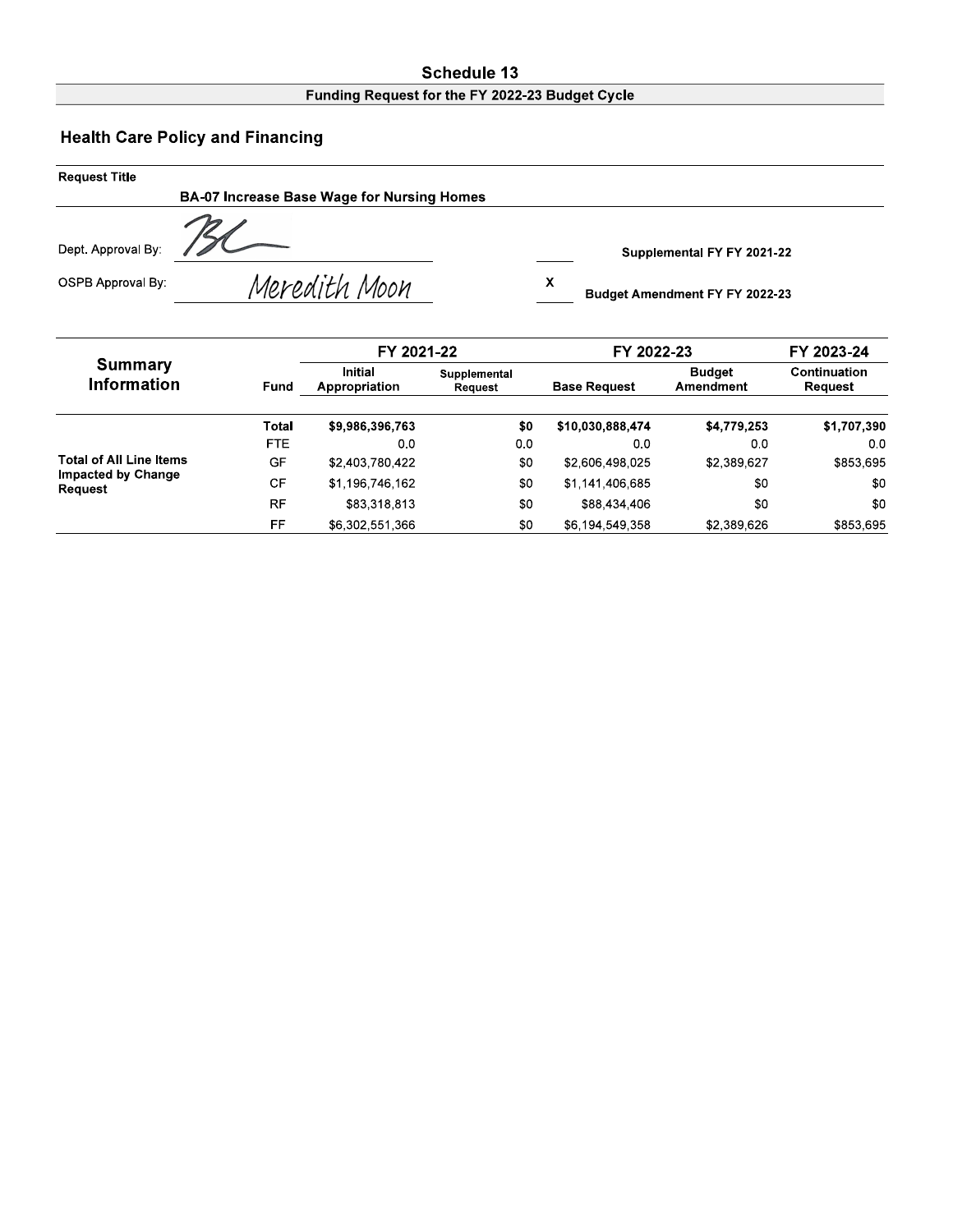|                                                           |            | FY 2021-22                      |                         | FY 2022-23          |                            | FY 2023-24              |
|-----------------------------------------------------------|------------|---------------------------------|-------------------------|---------------------|----------------------------|-------------------------|
| <b>Line Item</b><br><b>Information</b>                    | Fund       | <b>Initial</b><br>Appropriation | Supplemental<br>Request | <b>Base Request</b> | <b>Budget</b><br>Amendment | Continuation<br>Request |
| 02. Medical Services Premiums - Medical Services Premiums |            |                                 |                         |                     |                            |                         |
|                                                           | Total      | \$9,986,396,763                 | \$0                     | \$10,030,888,474    | \$4,779,253                | \$1,707,390             |
|                                                           | <b>FTE</b> | 0.0                             | 0.0                     | 0.0                 | 0.0                        | 0 <sub>0</sub>          |
|                                                           | GF         | \$2,403,780,422                 | \$0                     | \$2,606,498,025     | \$2,389,627                | \$853,695               |
|                                                           | <b>CF</b>  | \$1,196,746,162                 | \$0                     | \$1,141,406,685     | \$0                        | \$0                     |
|                                                           | <b>RF</b>  | \$83,318,813                    | \$0                     | \$88,434,406        | \$0                        | \$0                     |
|                                                           | FF         | \$6,302,551,366                 | \$0                     | \$6,194,549,358     | \$2,389,626                | \$853,695               |

|                              |                                                                | <b>Auxiliary Data</b>                                   |      |  |
|------------------------------|----------------------------------------------------------------|---------------------------------------------------------|------|--|
| <b>Requires Legislation?</b> | YES.                                                           |                                                         |      |  |
| <b>Type of Request?</b>      | Health Care Policy and Financing<br><b>Prioritized Request</b> | Interagency Approval or<br><b>Related Schedule 13s:</b> | None |  |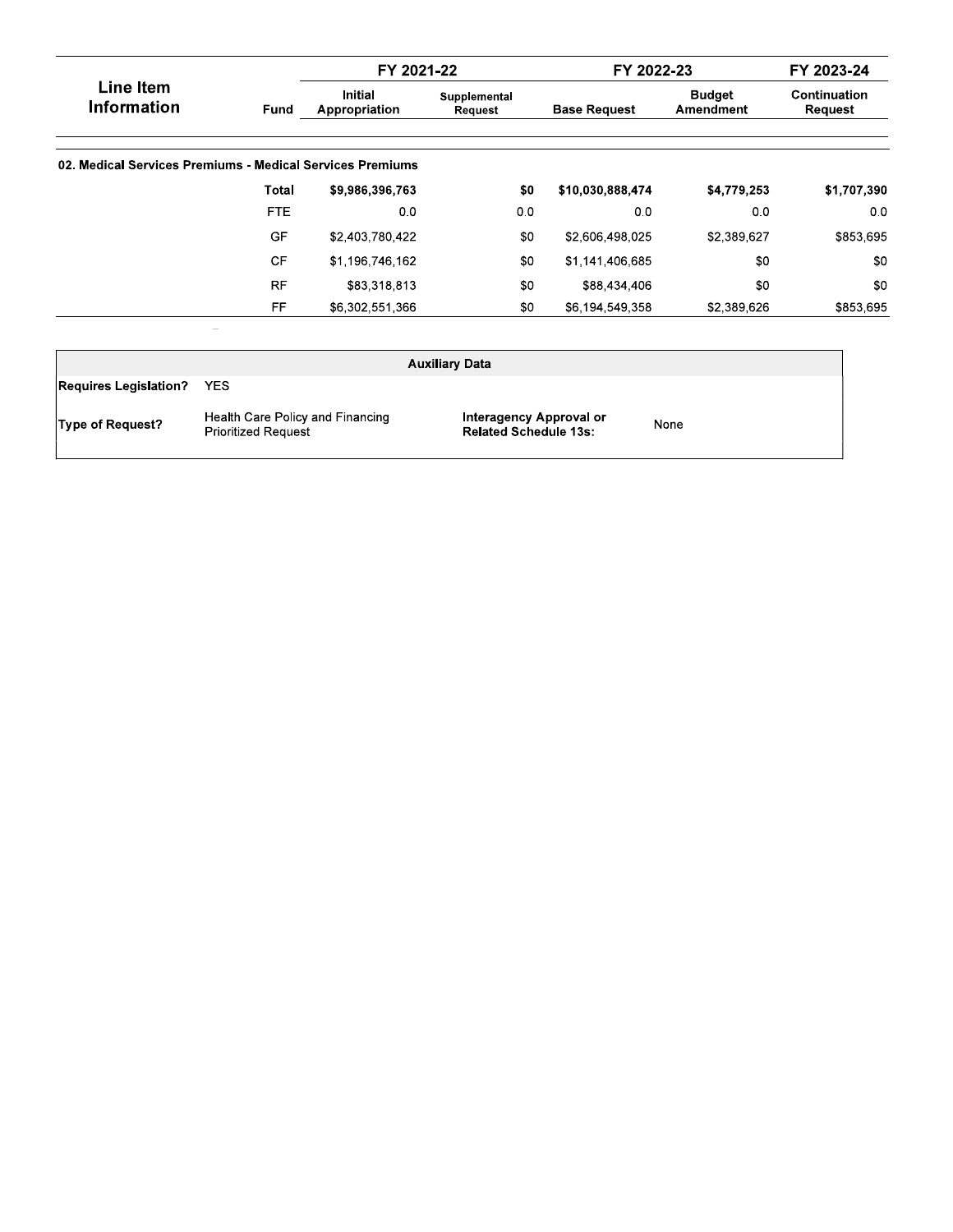Department of Health Care Policy & Financing **Jared Polis**

FY 2022-23 Funding Request

January 3, 2022



Governor

**Kim Bimestefer** Executive Director

### **Department Priority: BA-7 Request Detail: Increase Base Wage for Nursing Homes**

| Summary of Funding Change for FY 2022-23 |                             |                           |                              |  |  |  |  |  |  |
|------------------------------------------|-----------------------------|---------------------------|------------------------------|--|--|--|--|--|--|
|                                          |                             | <b>Incremental Change</b> |                              |  |  |  |  |  |  |
|                                          | FY 2021-22<br>Appropriation | FY 2022-23<br>Request     | FY 2023-24<br><b>Request</b> |  |  |  |  |  |  |
| <b>Total Funds</b>                       | \$9,986,396,763             | \$4,779,253               | \$1,707,390                  |  |  |  |  |  |  |
| <b>FTE</b>                               | 0.0                         | 0.0                       | 0.0                          |  |  |  |  |  |  |
| <b>General Fund</b>                      | \$2,403,780,422             | \$2,389,627               | \$853,695                    |  |  |  |  |  |  |
| Cash Funds                               | \$1,196,746,162             | \$0                       | \$0                          |  |  |  |  |  |  |
| <b>Reappropriated Funds</b>              | \$83,318,813                | \$0                       | \$0                          |  |  |  |  |  |  |
| <b>Federal Funds</b>                     | \$6,302,551,366             | \$2,389,626               | \$853,695                    |  |  |  |  |  |  |

### *Summary of Request*

The Department of Health Care Policy & Financing (the department) requests funding to pay nursing homes an annual supplemental payment contingent on paying workers a base wage of \$15 per hour. The department is also requesting a statute change to revise the supplemental payment for nursing homes defined in H.B. 19-1210, "Local Government Minimum Wage," which is currently only applicable to nursing homes in the City and County of Denver and those adjacent. All Medicaid nursing facilities will be eligible for the proposed statewide supplemental payment. This proposal will align nursing home wages across the state with wage requirements recently put into place for direct care workers providing home- and community-based services.

This request represents an increase of less than 0.5% from the department's FY 2022-23 Long Bill total funds appropriation.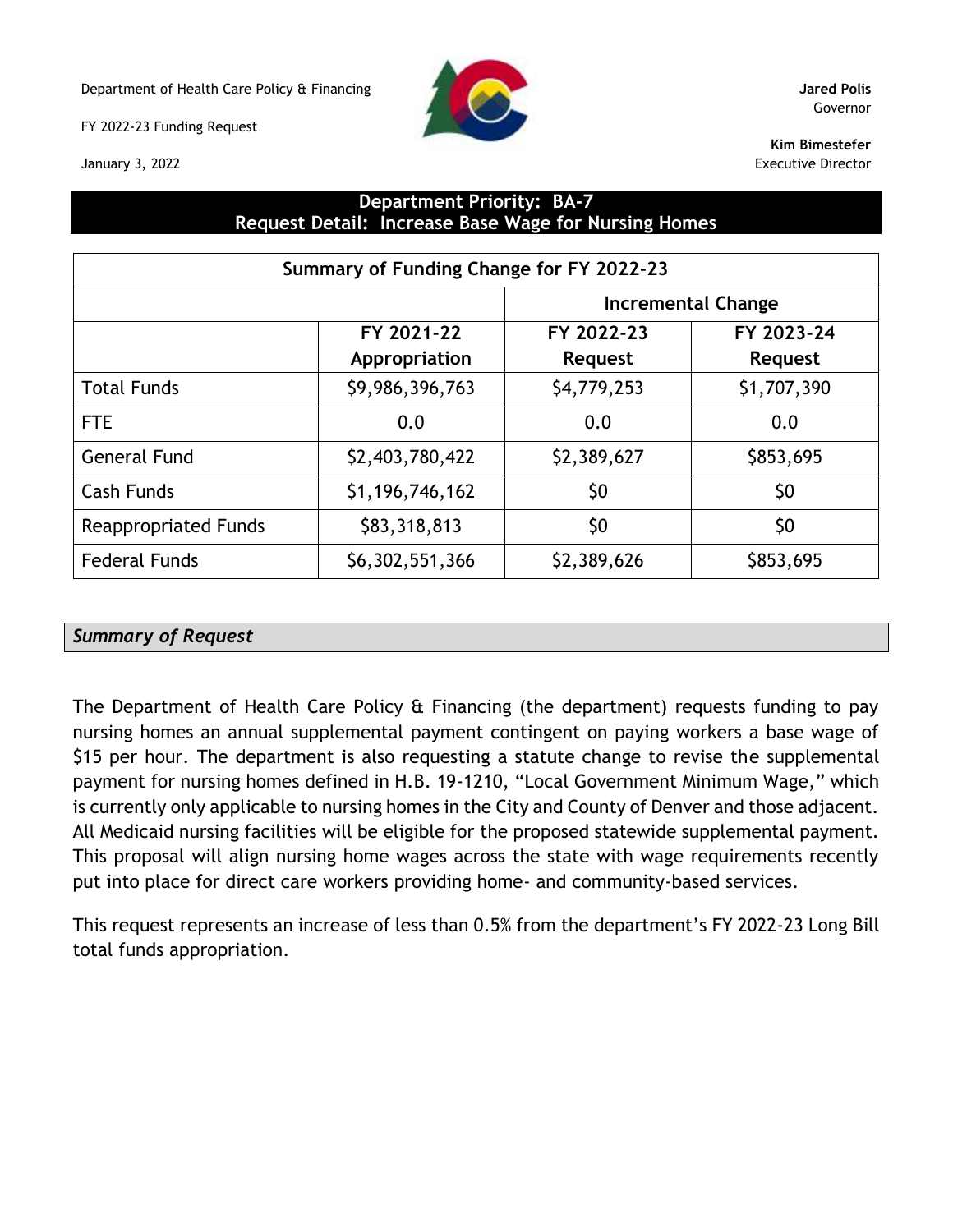### *Current Program*

Nursing homes provide a residential environment where individuals receive skilled care to ensure their health, safety, and well-being. Most individuals living in a nursing facility are older and aging adults. Nursing homes also serve in some cases as short term rehabilitation for individuals recovering from injury/illness or those who have disabilities. The department is appropriated \$734.8 million to pay the per diem costs for Medicaid members living in a Class I Nursing Facility.

The department submitted a spending plan to implement initiatives to enhance, expand, and strengthen Home and Community-Based Services (HCBS) in Colorado over the next three years. Section 9817 of the American Rescue Plan Act (ARPA) provides enhanced federal funding for HCBS for one year and requires states to reinvest the enhanced funding back into those services. The department's proposed plan was approved by the Centers for Medicare and Medicaid Services (CMS) and the Joint Budget Committee (JBC) in September 2021. As part of that plan, the department is increasing rates for certain HCBS services with a required wage passthrough for providers to pay at least \$15 per hour base wage for frontline staff providing direct hands-on care. The increases under the spending plan will be effective from January 1, 2022 through April 15, 2023. The department is requesting to continue the rate increases and base wage requirement after that time through FY 2022-23 R-10, "Provider Rate Adjustments."

Nursing home services are not eligible for enhanced federal funding under Section 9817 of ARPA or for reinvestment efforts under the department's spending plan. There is no base wage requirement in place for nursing homes, outside of the minimum wage in effect for each locality. House Bill 19-1210 "Local Government Minimum Wage" required the department to calculate and distribute a minimum wage supplemental payment for any local government that passes a higher minimum wage than the one in effect statewide. This payment currently applies to nursing homes in the City and County of Denver and those that are adjacent to the City and County of Denver.

### *Problem or Opportunity*

Nursing homes across the nation have been substantially impacted by the COVID-19 pandemic. Payments for nursing homes remain significantly dampened compared to pre-pandemic levels. Like HCBS providers, nursing homes are struggling to find and retain workers due to the current workforce shortage. The COVID-19 pandemic has also deterred people from working in facilities where there is a higher risk of contracting the virus. The new requirement to increase wages for HCBS workers may result in workers migrating out of nursing home settings to HCBS settings unless the wage requirement is applied to nursing homes as well.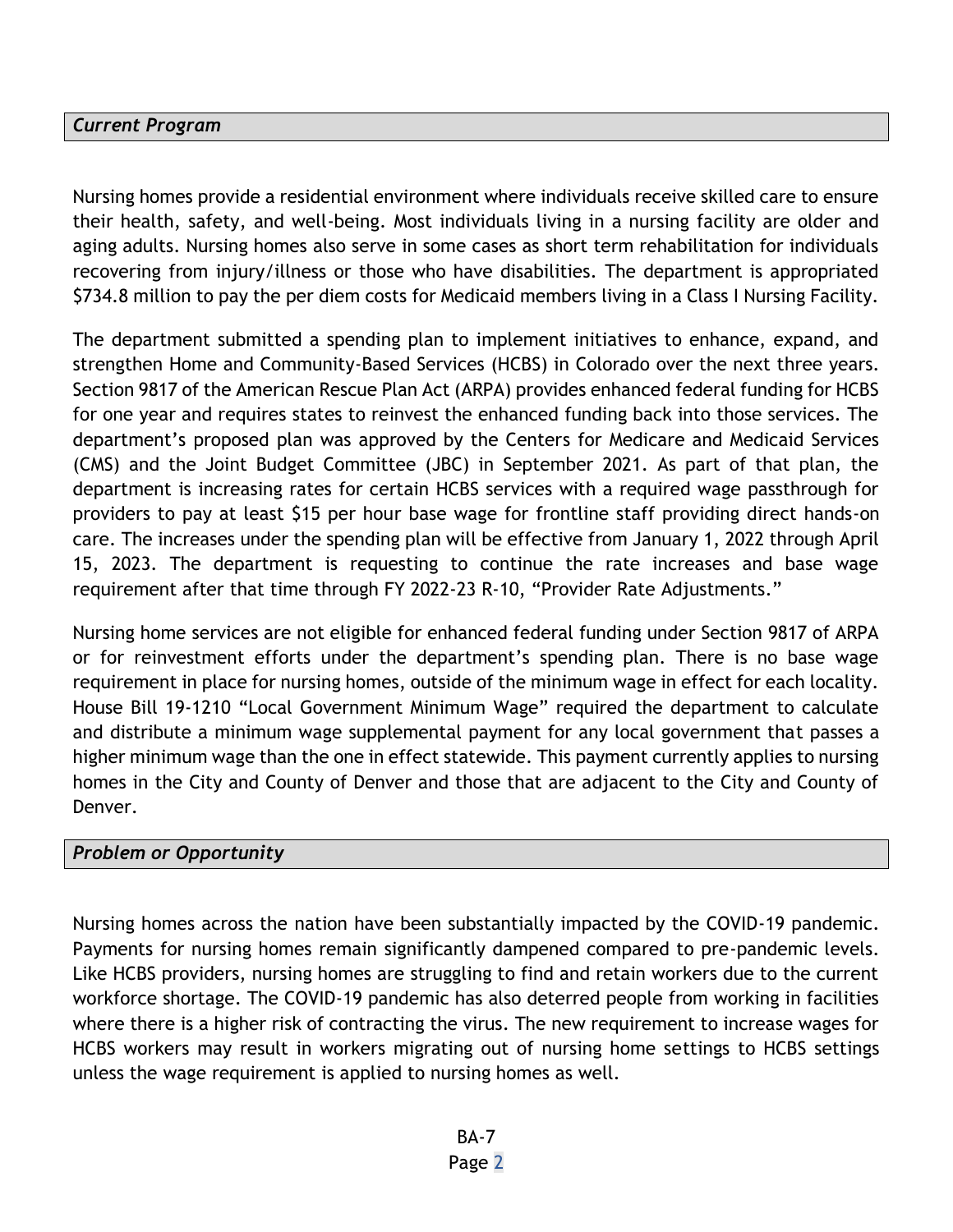The process of calculating the local government minimum wage supplemental payment under H.B. 19-1210 is administratively burdensome on the department as well as the provider community. It specifies that the payment must be based on the difference between the actual wages of workers at the time the minimum wage goes into effect and the locally enacted minimum wage. This means the department must collect detailed wage data on every worker in the nursing home and disqualify any worker that received a wage increase before the minimum wage went into effect. A new statewide minimum wage supplemental payment will be a simpler and less burdensome version of the local government minimum wage supplemental payment that addresses the needs of the entire state rather than a single locality.

#### *Proposed Solution*

The department requests \$4,779,253 total funds in FY 2022-23, including \$2,389,627 General Fund, and \$1,707,390 total funds in ongoing years, including \$853,695 General Fund, to revise the statutory language for the current local minimum wage supplemental payment and redefine it as a statewide supplemental payment. The proposed statewide payment will be contingent on nursing homes implementing a base wage requirement of \$15 per hour for workers. The methodology for the new payment will account for localities with minimum wages above \$15 per hour, weighting nursing homes in those localities proportionally for their higher minimum wage requirements in the supplemental payment calculation. The request includes the estimated amount needed for the statewide payment and the offsetting reduction from eliminating the current local minimum wage supplemental payment.

Specifically, the department requests revisions to Section 25.5-6-208, C.R.S., to remove any instance of the current enhanced payment for nursing homes due to local minimum wage laws and establish a statewide supplemental payment with a streamlined methodology. The department will allocate the total amount appropriated each year to eligible nursing homes that comply with the \$15 per hour base wage requirement and will no longer require an extensive application process. The department needs legislative authority to implement the new statewide supplemental payment because the reimbursement methodology for nursing homes, including all supplemental payments available to nursing homes, is defined in statute. It will also fix the current operational complexities with the local minimum wage calculation defined in statute.

These payments will allow the department to further support the financial stability of workers in nursing homes in Colorado and ensure that patients have an adequate provider network to meet their needs. The department anticipates that the revised allocation methodology will benefit all nursing homes, including those in the City and County of Denver that will otherwise receive lower payments under the methodology established in H.B. 19-1210. In addition, this is the most immediate route the department can take to infuse the nursing home community with the funding it needs to retain its workforce once the HCBS wage increase takes effect on January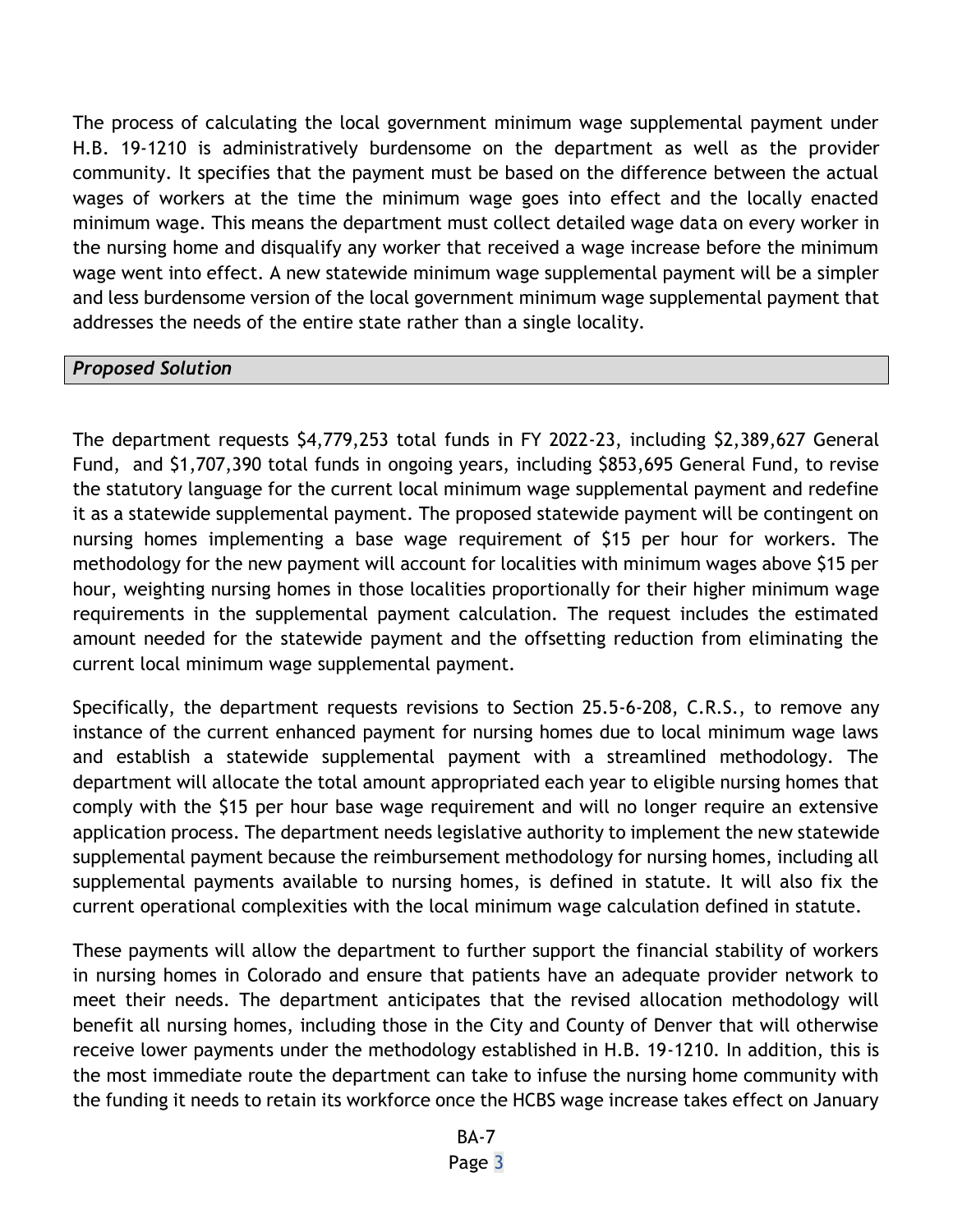1, 2022. The department is proposing to make the first payment in FY 2022-23 based on an implementation date of July 1, 2022.

The department believes this request is on Step 3 of the continuum level based on pre-post evaluations of increasing wages for direct care workers.

| Theory of Change                  | Investing in the direct care workforce will result in increased recruitment and retention<br>of employees, which in turn leads to ongoing and greater access to care for nursing home<br>utilizers.                                                                                                                                                                                                                   |
|-----------------------------------|-----------------------------------------------------------------------------------------------------------------------------------------------------------------------------------------------------------------------------------------------------------------------------------------------------------------------------------------------------------------------------------------------------------------------|
| Program Objective                 | Increase hiring and improve retention rates and decrease vacancies within the direct care<br>workforce.                                                                                                                                                                                                                                                                                                               |
| <b>Outputs Being</b><br>Measured  | Hire rates, turnover rates, provider feedback.                                                                                                                                                                                                                                                                                                                                                                        |
| <b>Outcomes Being</b><br>Measured | Ongoing and increased access to care for nursing home utilizers, particularly in rural areas<br>and other care deserts, measured through provider network capacity and provider<br>retention.                                                                                                                                                                                                                         |
| Cost/Benefit Ratio                | N/A                                                                                                                                                                                                                                                                                                                                                                                                                   |
| Evaluations                       | Pre-Post                                                                                                                                                                                                                                                                                                                                                                                                              |
|                                   | A recent economic analysis found that raising wages for direct care workers to a living wage<br>would decrease turnover and increase the quality of care, while also dramatically speeding<br>up local economic growth and simultaneously lowering costs to public programs, such as<br>Medicaid (Weller, Almeida, Cohen & Stone, 2020).                                                                              |
| Results of                        |                                                                                                                                                                                                                                                                                                                                                                                                                       |
| Evaluation                        | The state of Wyoming experienced a dramatic decrease in turnover rates of workers from<br>an average of 52% to 32% after state funding was allocated to increase wages<br>(Lynch, Fortune, Mikesell, & Walling, 2005; Sherard, 2002). San Francisco County nearly<br>doubled the wages of home care workers over a 52-month period, and within that time,<br>annual turnover decreased from 70% to 35% (Howes, 2005). |
| Continuum Level                   | Step 3                                                                                                                                                                                                                                                                                                                                                                                                                |

## *Anticipated Outcomes*

The department anticipates that creating and implementing this supplemental payment will ensure nursing homes pay at least \$15 per hour to workers. This will support a more competitive labor market in the workforce, increasing the number of workers willing to work in nursing homes and thus increasing access for members who need institutional level of care.

Funding this request strongly supports one of the Governor's Wildly Important Goals (WIGs):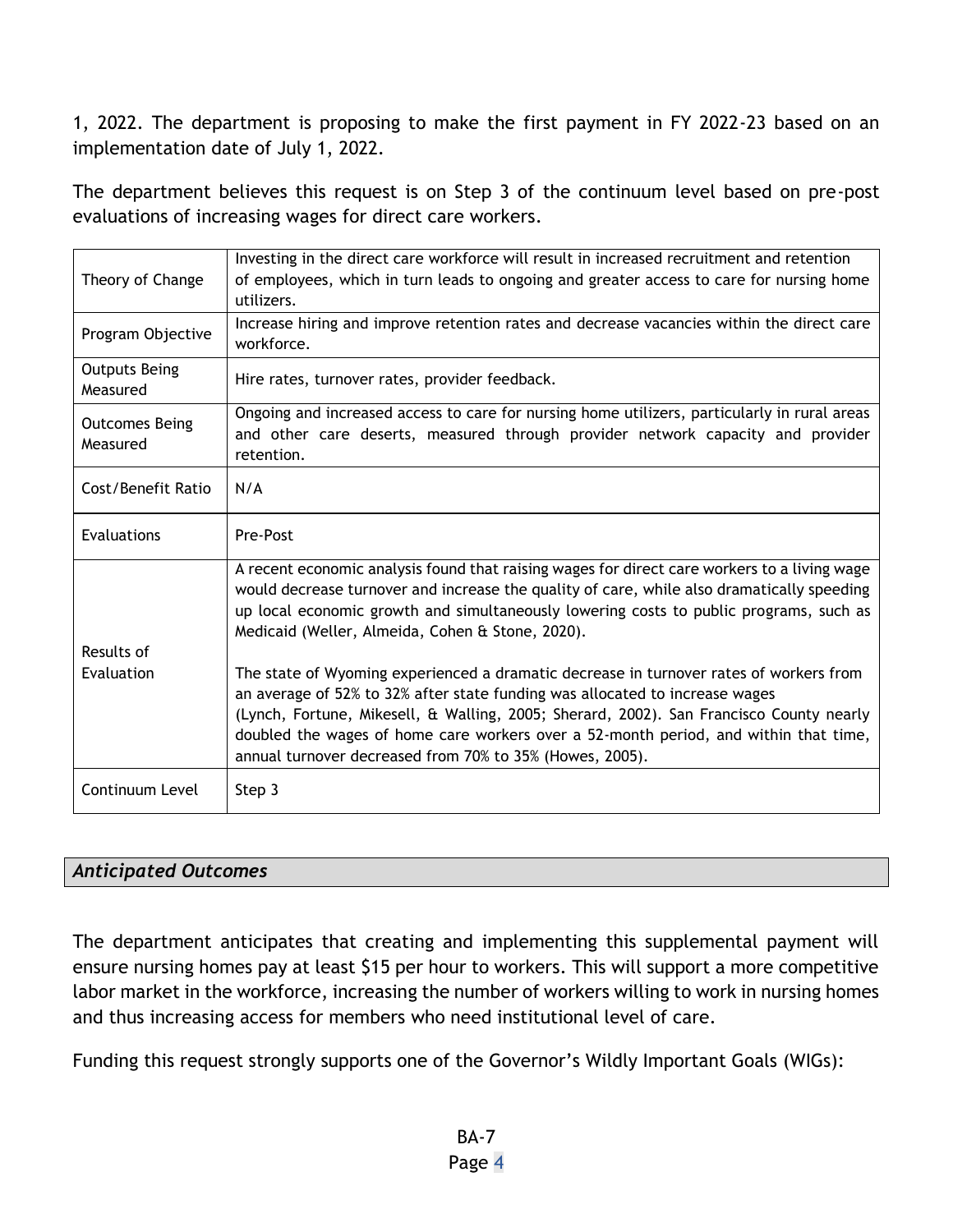● WIG #1 – Access to Care and Customer Service: The department expects that providing increases to nursing homes will increase access to care and improve customer service in the nursing home setting by increasing provider capacity.

#### *Assumptions and Calculations*

The department estimated the payments to nursing homes to support a \$15 per hour base wage using data from Denver metro facilities, which was collected to implement the requirements of H.B. 19-1210, "Local Government Minimum Wage." The department calculated the average amount per bed in the Denver metro area to increase wages up to \$15 per hour. This was then extrapolated to the number of licensed beds in nursing homes in the state of Colorado and dampened by the percentage of beds covered by Medicaid.

The department also included a reduction to repurpose the current supplemental payment authorized by H.B. 19-1210, as requested in FY 2022-23 R-1, "Medical Services Premiums" for the new statewide supplemental payment.

### *Supplemental, 1331 Supplemental or Budget Amendment Criteria*

This request meets supplemental criteria due to new information on the rate increases approved in the HCBS ARPA spending plan in September 2021. The spending plan includes an increase for HCBS direct care services with a requirement that providers pay at least \$15 per hour to workers. It does not apply to nursing homes, which could create a disincentive for workers to choose to work at nursing homes.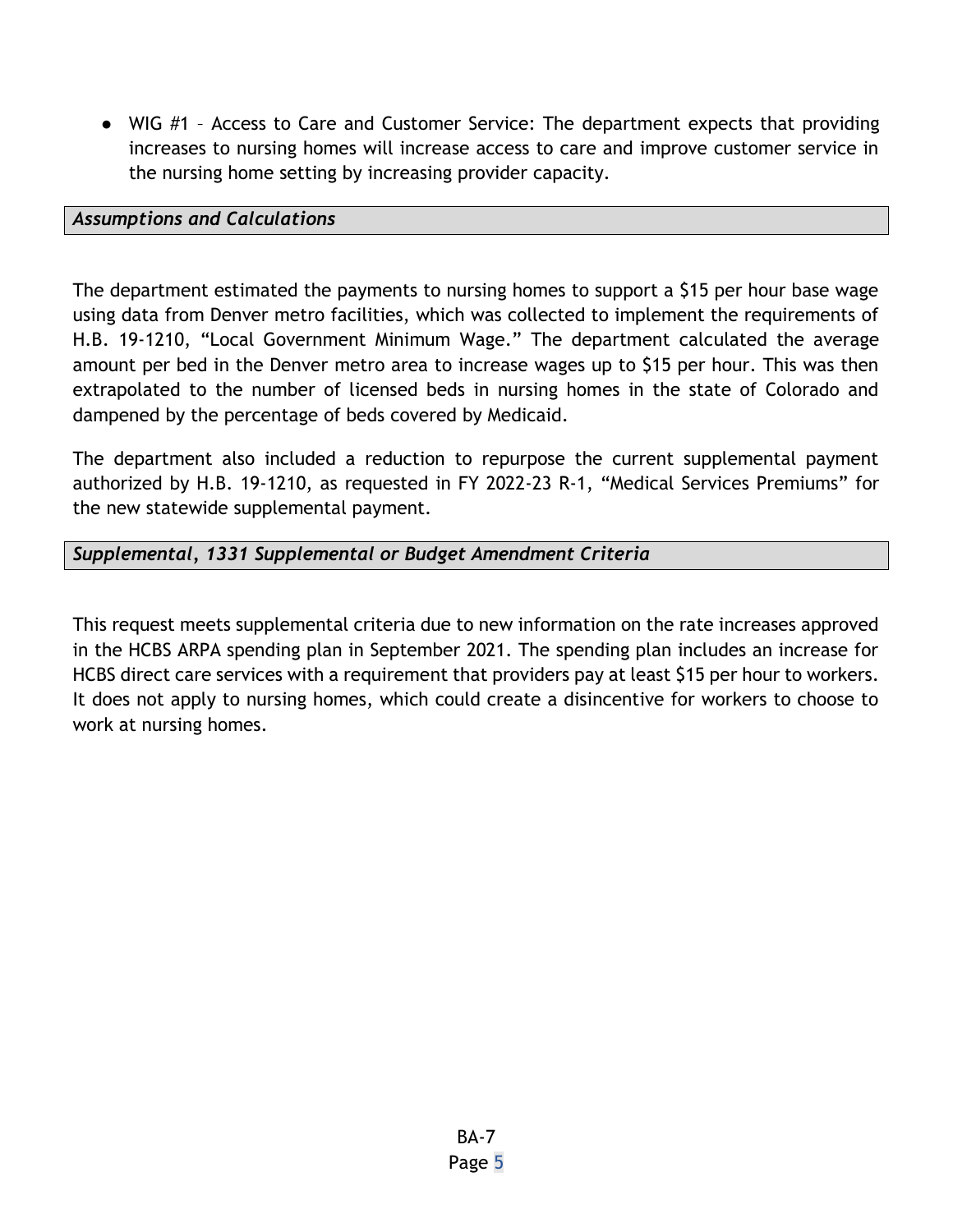#### BA-7 Increase Base Wage for Nursing Homes Appendix A: Assumptions and Calculations

|     | Table 1.1                 |                    |     |                    |            |                            |                       |                 |                           |  |  |
|-----|---------------------------|--------------------|-----|--------------------|------------|----------------------------|-----------------------|-----------------|---------------------------|--|--|
|     | Summary by Line Item      |                    |     |                    |            |                            |                       |                 |                           |  |  |
|     |                           |                    |     |                    | FY 2022-23 |                            |                       |                 |                           |  |  |
| Row | Line Item                 | <b>Total Funds</b> |     | FTE   General Fund | Cash Funds | Reappropriate  <br>d Funds | <b>Federal Fundsl</b> | <b>FFP Rate</b> | <b>Notes/Calculations</b> |  |  |
| A   | Medical Services Premiums | \$4,779,253        | 0.0 | \$2.389.627        | \$0        | \$O                        | \$2,389,626           | 50.00% Table 3  |                           |  |  |
|     | <b>B</b> Total Request    | \$4,779,253        | 0.0 | \$2,389,627        | \$0        | \$0                        | \$2,389,626           |                 | <b>Row A</b>              |  |  |

|     | Table 1.2<br>Summary by Line Item |             |         |                    |            |                          |                      |                 |                           |  |  |
|-----|-----------------------------------|-------------|---------|--------------------|------------|--------------------------|----------------------|-----------------|---------------------------|--|--|
|     |                                   |             |         |                    | FY 2023-24 |                          |                      |                 |                           |  |  |
| Row | Line Item                         | Total Funds |         | FTE General Fund L | Cash Funds | Reappropriate<br>d Funds | <b>Federal Funds</b> | <b>FFP Rate</b> | <b>Notes/Calculations</b> |  |  |
|     | Medical Services Premiums         | \$1.707.390 | $0.0\,$ | \$853,695          | \$0        | \$0                      | \$853,695            | 50.00% Table 3  |                           |  |  |
|     | <b>B</b> Total Request            | \$1,707,390 | 0.0     | \$853,695          | \$0        | \$0                      | \$853,695            |                 | <b>Row A</b>              |  |  |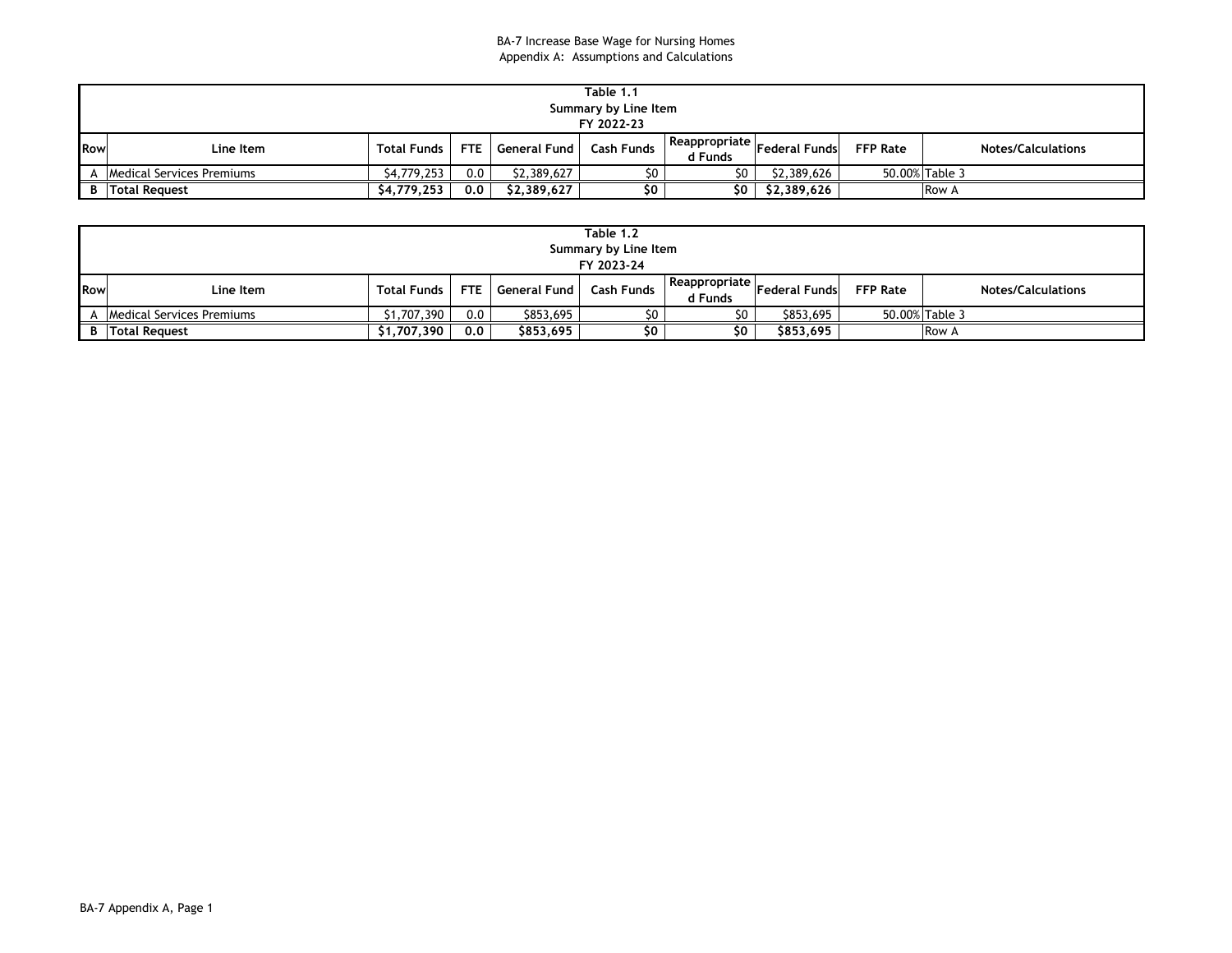|            | Table 2.1<br>Summary by Initiative<br>FY 2022-23           |                    |            |                |                   |                            |                      |                 |                                                    |  |  |
|------------|------------------------------------------------------------|--------------------|------------|----------------|-------------------|----------------------------|----------------------|-----------------|----------------------------------------------------|--|--|
| <b>Row</b> | Item                                                       | <b>Total Funds</b> | <b>FTE</b> | General Fund   | <b>Cash Funds</b> | Reappropriate  <br>d Funds | <b>Federal Funds</b> | <b>FFP Rate</b> | <b>Notes/Calculations</b>                          |  |  |
|            | Base Wage Supplemental Payment for Nursing<br><b>Homes</b> | \$8,719,921        | 0.0        | \$4,359,961    | \$0               | \$0                        | \$4,359,960          |                 | 50.00% Table 3                                     |  |  |
|            | Eliminate HB 19-1210 Local Minimum Wage<br>Payment         | (53,940,668)       | 0.0        | (51, 970, 334) | \$0               | \$0                        | (51, 970, 334)       |                 | FY 2022-23 R-1 Medical Services<br>50.00% Premiums |  |  |
|            | <b>Total Request</b>                                       | \$4,779,253        | 0.0        | \$2,389,627    | \$0               | \$0                        | \$2,389,626          |                 | <b>Row A</b>                                       |  |  |

|              | Table 2.2<br>Summary by Initiative<br>FY 2023-24 and Ongoing |                    |            |                |                   |                          |                      |                 |                                                 |  |  |
|--------------|--------------------------------------------------------------|--------------------|------------|----------------|-------------------|--------------------------|----------------------|-----------------|-------------------------------------------------|--|--|
| <b>I</b> Row | Item                                                         | <b>Total Funds</b> | <b>FTE</b> | General Fund   | <b>Cash Funds</b> | Reappropriate<br>d Funds | <b>Federal Funds</b> | <b>FFP Rate</b> | <b>Notes/Calculations</b>                       |  |  |
| A            | Base Wage Supplemental Payment for Nursing<br><b>Homes</b>   | \$8,719,921        | 0.0        | \$4,359,961    | \$0               | \$0                      | \$4,359,960          |                 | 50.00% Table 3                                  |  |  |
| B            | Eliminate HB 19-1210 Local Minimum Wage<br>Payment           | (57,012,531)       | 0.0        | (53, 506, 266) | \$0               | \$0                      | (53, 506, 265)       | 50.00%          | 2022-23 R-1 Medical Services<br><b>Premiums</b> |  |  |
|              | <b>C</b> Total Request                                       | \$1,707,390        | 0.0        | \$853,695      | \$0               | \$0                      | \$853,695            |                 | <b>Row A</b>                                    |  |  |